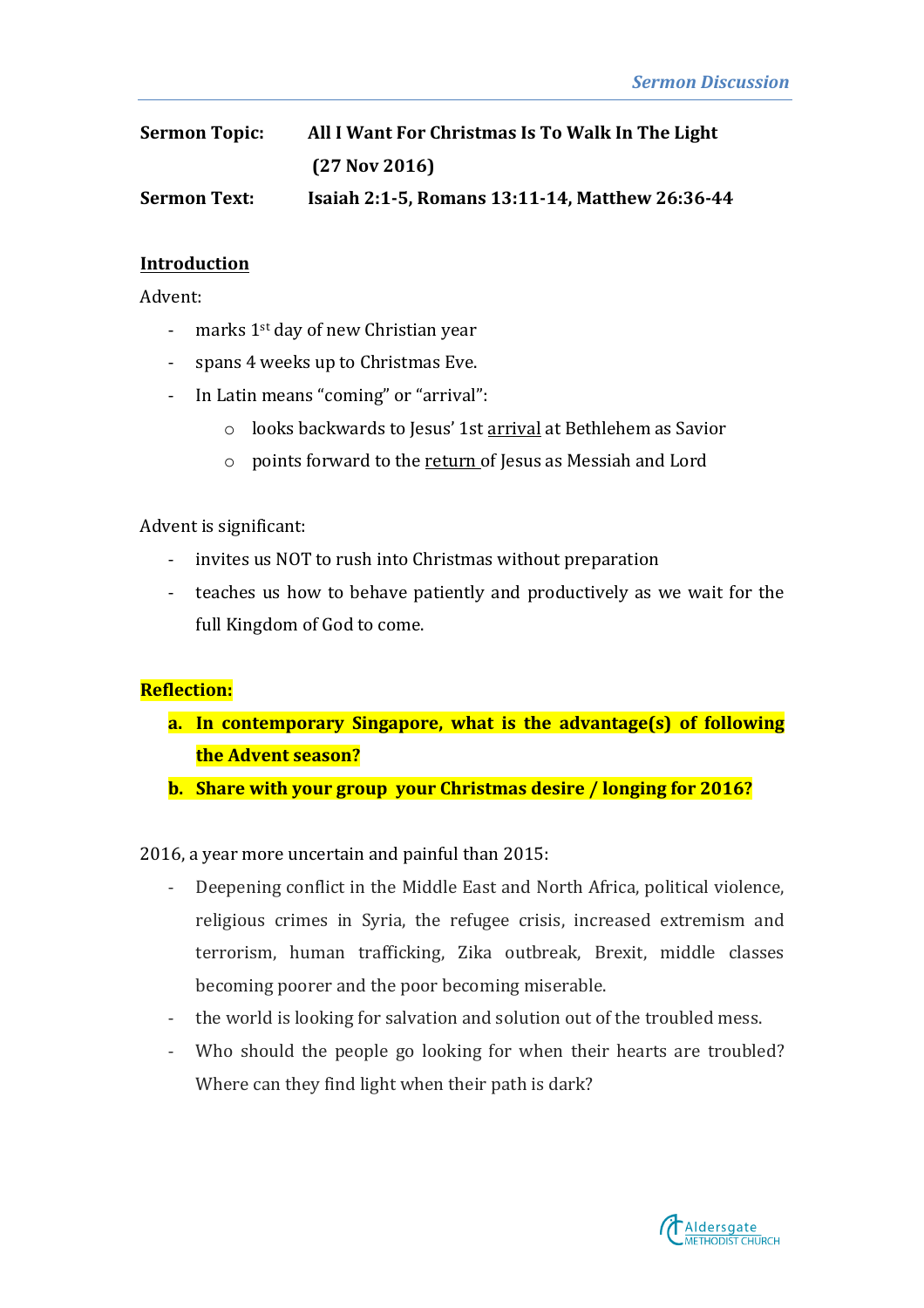# **Prophet Isaiah:**

invites us to anticipate a time when all peoples and nations will turn toward the light of God for counsel and direction.

*"This* is what Isaiah son of Amoz saw concerning Judah and Jerusalem: in the last days the *mountain* of the Lord's temple will be established as chief among the mountains; it will be raised above the hills, and all nations will stream to it. Many people will come and say, "Come, let us go up to the mountain of the Lord, to the house of the God of Jacob. He will teach us his ways, so that we may walk in his paths." The law will go out from Zion, the word of the Lord from Jerusalem. He will judge between the nations and will settle disputes for many *people. They will beat their swords into plowshares and their spears into pruning hooks. Nation will not take up sword against nation, nor will they train for war anymore. Come, 0 house of Jacob, let us walk in the light of the Lord." (Isaiah 2:1-5)* 

- Isaiah was a Hebrew born in  $8<sup>th</sup>$  century BC
- Served under 4 kings (Ahaz, Uzziah, Jotham and Hezekiah)
- Known to advise God's people to turn to God for everything in life.
- The prophecies he received from God
	- $\circ$  spoke not only of Israel and Judah's destiny in the near future (historical)
	- $\circ$  but also into the future far greater, prior to the arrival and return of Jesus Christ (Christological)

## **Plot and Problem of Israel and Judah**

- From a human perspective
	- $\circ$  Israel and Judah was progressing and prospering, despite political instability and uncertainty (threats from Assyria, Nazi of that time)
- From God's perspective, however, the people of God were
	- $\circ$  sick with unbelief, idolatry and negligence of justice.
	- $\circ$  Religious externally, going to the temple for worship and sacrifice:
		- But God said they were hypocrites
		- Moral and spiritual rebels in their hearts and by their actions.

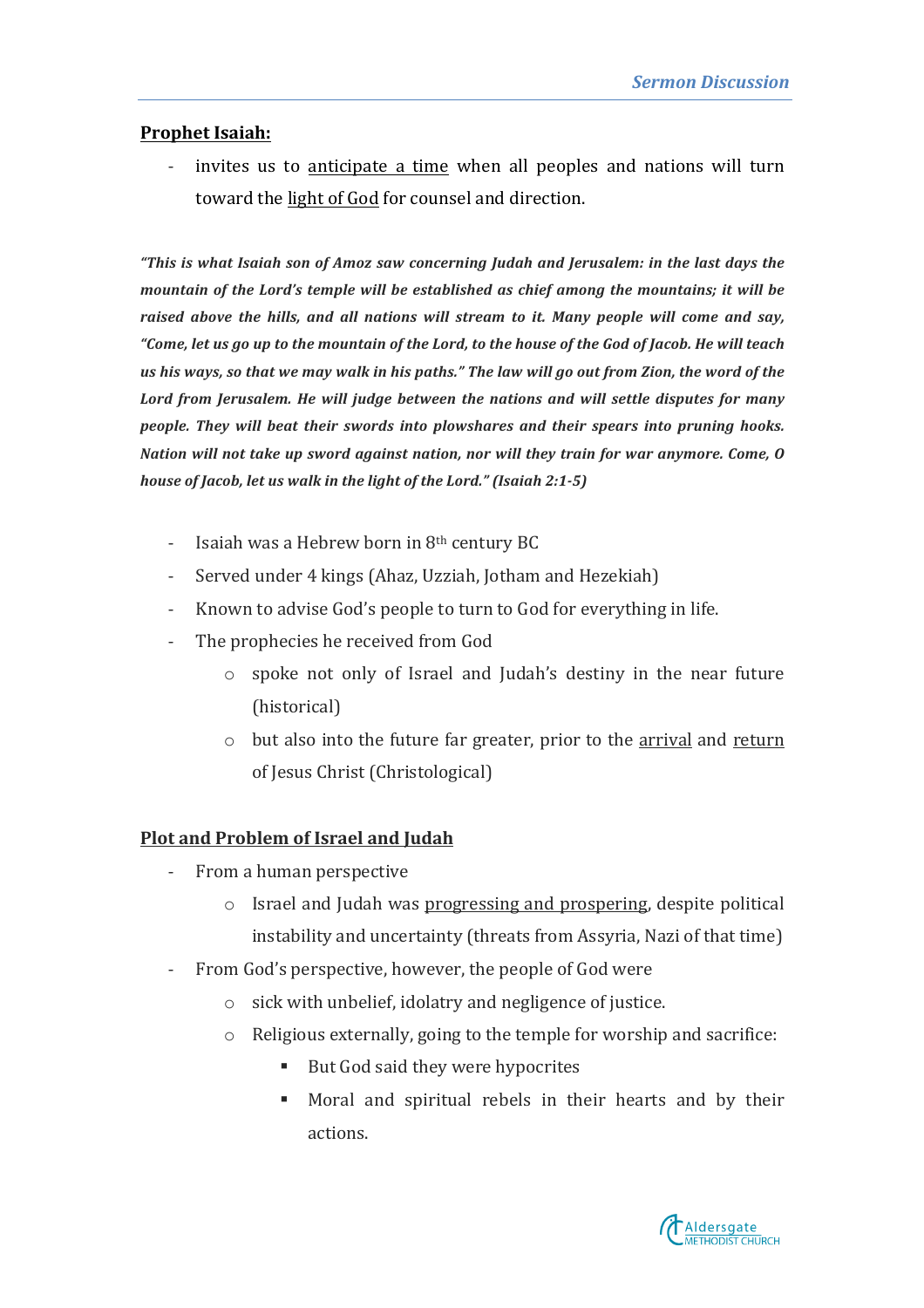- Trust in military alliances and political powers for deliverance:
	- $\circ$  Indicts depth of backsliding
	- $\circ$  Slide into rationalization and self-help solutions instead of seeking God.

## **Proclaiming the Power and Promise of God**

- Prophet Isaiah refused to be moved. He immensely believes in the power of God and that the whole world belongs to the Almighty:
	- Pleads with the people to look to Mount Zion and the temple as symbols of their salvation.
	- Paints a vivid picture of God's dominion in the future
		- God will save His chosen, govern peoples and nations, and stop war and hunger.
		- Even blind Gentiles will come to the light of God.
	- Proclaims that God is sovereign above all
	- Prophesies that God will establish such a dominion. His strategy: through the birth of a child *(Isaiah 9:6-7; 11:6)*
- People of God refuse to believe and submit to God's way of salvation. As such, they refuse His way of deliverance and governance.

# **Reflection:**

- **1.** What got you down and brought you into darkness in 2016?
- **2.** How did you deal with it? How would you describe your strategy of **"deliverance"?**
- **3.** What did you learn from Isaiah's words and God's heart for His **people in the above passage?**
- **4.** What would God want you to do differently when you encounter **tough times?**
- With many challenges coming up in 2017 are also many opportunities to walk in the light and point people to the God of light.
- God has promised to lead and teach people and nations about His ways through Jesus Christ